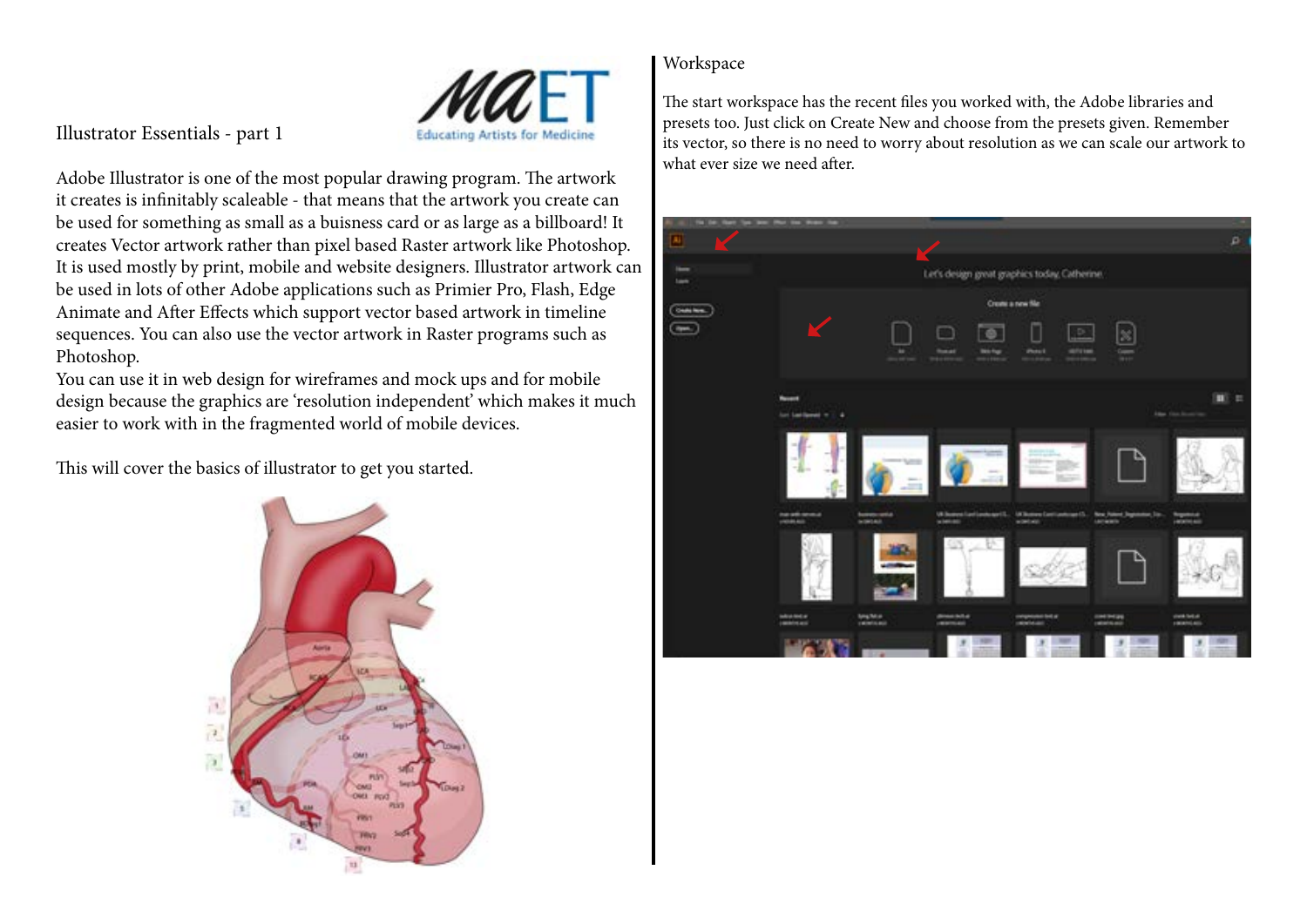The rectangle has 4 corner anchor points which have a straight line from one anchor point to another.

The oval also has 4 anchor points but they are are called smooth anchor points nnd they have control arms which create the curve from one anchor point to another.

This is the variable width profile which can change the appearance of the path.

The next box is for Brush definition which can also change the appearance of the stroke.

### Selections and stacking order



Path are the most important thing to understand in illustrator.

The top two are open paths The bottom two are closed paths.

The straight line, has two anchor points - if hover over the ends and you can see the anchor points. When you select it it will become highlighted. This type of anchor point is called a corner anchor point, because it is a straight line to the next anchor point.

This curved line also has two anchor points, but when highlighted you can see two control arms. This is called a smooth anchor point as you have the ability to create a smooth line.



# Paths These are closed paths.

To select many paths at once you can Click and drag a marquee around paths with the selection tool selected, and then drag the multiple paths where you need.  $\qquad \qquad$ 

Fills and stroke



**CONTRACTOR** 

*<u>PERSON</u>* 

**A CALL BAR** 



Each object has a different stacking order. Have a look at the layer panel to see this further.

If the stroke drop down is clicked you can see tonnes of colour to pick from. You can have a path with no colour too, which is the first option in the drop down panel.

The weight of the stroke can also be changed which makes the line thicker or thinner. Just change the pt size in the box.



This Object Type Select Hirst View Window Help 100 **EXTREMELT AND RESIDENTS OF STATISTICS HE REAL PROPERTY IN THE CONTRACT OF A SECOND CONTRACT OF A REAL PROPERTY.** ir net man and the second second second second second second second second second second second second second second second second second second second second second second second second second second second second second second  $-2$ 



With the closed paths, you can still change the stroke, the weight, the variable width profile and brush defintion. But now you can also change the fill!

A path is separate from its appearance. So you can have a path and it won't appear on screen on in print unless an appearance (i.e. stroke colour) is applied to it.

If you hover over paths they will become highlighted so you can see the individual paths.

If you just want an individual path you can use either the direct selection tool or the selection tool, but click in the middle of the path.

If you want a specific anchor point then you use the direct selection tool.

If you need a hot key to switch between the two selection tools, just press Ctrl or Command to switch between them.

Clicking on the down arrow will show all objects in a layer. Each path is stacked on top of each other - a path which is further up the list will physically appear on top of the path below on the artboard. To change the stacking order you can just drag and drop the paths to the order you need. Or in Object menu, click Arrange, and then pick from Bring to front, Bring forward, Aend backwards, or Aend to back.